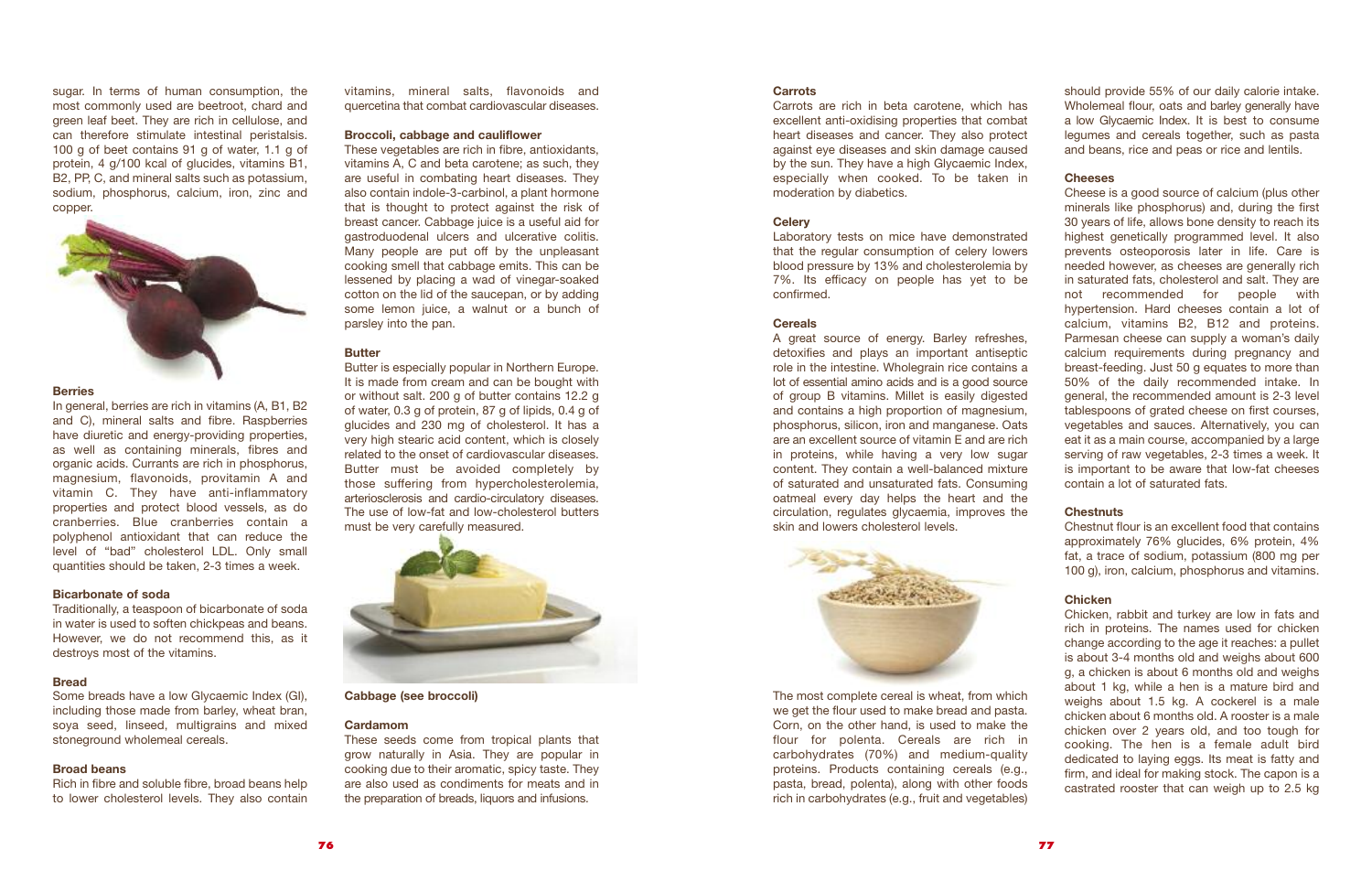10% of your recommended vitamin C. Pears also help digestion and, when cooked, can combat constipation and keep cholesterol levels low.

#### **Pepper**

Pepper comes from a long climbing plant that produces pods, each of which holds about 20 to 40 seeds. Black pepper is the best-known type, but the colours are defined by how they are prepared. Pepper has a distinctive spicy aroma, and the younger the plant is harvested, the spicier it is. The white variety is obtained by steeping black pepper in salt water or pickling lime and then shelling it. This gives it a milder aroma than black pepper. Pepper can cause a significant production of gastric juices, and is therefore not suitable for everyone. It is not recommended for those who suffer from: duodenal ulcers, internal or external haemorrhoids or anal rhagades, hiatus hernia, skin diseases, gastric pyrosis, gastritis, duodenitis, colitis or hypertension. From a culinary point of view, freshly ground black pepper is the healthiest choice.

# **Persimmons**

Originating from China, persimmons are rich in vitamins, mineral salts and sugars – if picked at the right time – and are an excellent source of energy. Perfect for children and sports enthusiasts.



#### **Pheasant**

Contains much more fat than other wild birds, so is best avoided.

# **Pomegranates**

Pomegranates are not especially nutritious and contain a lot of sugar and vitamin C. A daily

intake of around 50 ml of pomegranate juice helps prevent the build-up of cholesterol and fats on artery walls.

### **Pork**

Pork contains a little more fat than beef, but is rich in vitamin B, zinc and selenium.

# **Potatoes**

Potatoes are eaten in vast quantities right across Northern Europe, with Belgium having the highest annual consumption at 200 kg per person. Potatoes contain vitamins, vitamin C, potassium, fibres and minerals. New potatoes contain more vitamin C than old ones, and white potatoes have a high Glycaemic Index (GI) rating. To minimise the effect on glycaemia, potatoes are best served with other vegetables that have a low GI.

#### **Prunes**

A study has demonstrated that regular intake of prunes reduces LDL cholesterol in the blood. They also have laxative properties.

#### **Pumpkin**

Pumpkin is rich in fibre, vitamin A (as with carrots, apricots, tomatoes and peppers) and mineral salts, especially potassium, calcium and phosphorus. It is recommended for the prevention of tumours and as an active restorative against infectious diseases and respiratory infections. In culinary use, pumpkin should not be fried.

#### **Rabbit**

A white meat, often thought of as a delicacy, with little fat and a high protein content. It has less cholesterol than a lot of other meats (35-50 mg/100 g), so is recommended for diabetics and people with high blood pressure and hypercholesterolemia. Rabbit meat is rich in mineral salts such as magnesium, potassium, chlorine, sodium and sulphur.

#### **Rice**

Like pasta, white rice also contains fewer vitamins, minerals and fibres than the wholegrain variety. Rice has a high Glycaemic

Index rating. We recommend Basmati, wholegrain or parboiled rice.



#### **Rosemary**



This shrub grows naturally throughout the Mediterranean region. It has a very strong scent that comes from an essential oil containing camphor, eucalyptus and terrenes. Rosemary is used to add aroma to various dishes, including meats, fish and vegetables. In the 17th century, rosemary was approved by the Hungarian Court after Queen Isabella (who was in her eighties and had become remarkably frail) found a new lease of life thanks to a mix of rosemary, mint and lavender. From then on, rosemary has been known for its therapeutic value, including antiseptic, diuretic, stimulatory and tonic properties. In culinary use, it can be used in whole branches, chopped pines or in powder. Although it has a certain affinity for garlic, it also blends very well with thyme, sage and savory.

**Saffron**

This spice is noted for adding a distinctive yellow colour to certain dishes such as Milanese risotto, bouillabaisse, fish soup and some cheeses. Only small amounts should be used to avoid a bitter after-taste and to not make the dishes too yellow. As saffron stimulates gastric secretion, it is best avoided by those suffering from inflammation of the gastric system (as is the case with all spices). Saffron is very expensive.

to the presence of an essential oil containing phenol. The variety with the strongest scent is found in southern areas of Europe. The smallest and youngest leaves are collected and dried in the shade. When they have shrivelled up, they are placed in sealable containers to protect them from damp. If properly preserved, oregano can keep its scent for a long time. This herb goes well with meats, vegetables and fish, and is best added after cooking – otherwise it can leave the dish with a bitter taste.

# **Paprika**

Paprika is a Hungarian word that refers to some varieties of sweet pepper. Once the peppers have been thoroughly cleaned inside and out, they are dried, then ground into a powder. This paprika powder is often used in traditional Eastern dishes and other forms of cooking to recreate so-called "gypsy" dishes. In goulash and other meat-based stews, paprika is an essential ingredient. Paprika should never be cooked by itself; it is best used in combination with onion and is a great addition to browned meat and gravy. It stimulates gastric secretions and can cause a burning sensation in the stomach.

# **Parsnip**

Parsnips have been cultivated for at least 2,000 years. They consist of a very tasty yellowish/white root. They have the same consistency as carrots and are richer in carbohydrates and proteins, but have fewer vitamins.

# **Pasta**

White pasta contains fewer fibres, minerals and vitamins than its wholemeal equivalent, but is still a good source of carbohydrate compounds. It has a low-fat content and medium Glycaemic Index (GI) rating. Each type of pasta has its own cooking time, which is usually indicated on the packaging. Pasta must only be cooked until it is "al dente"; overcooking it causes an increase in its GI.

# **Pears**

Pears are rich in organic acids, antioxidants, fibre, minerals (iron and calcium) and vitamins (B1, B2, PP and C). One pear a day provides 16% of your recommended fibre intake and